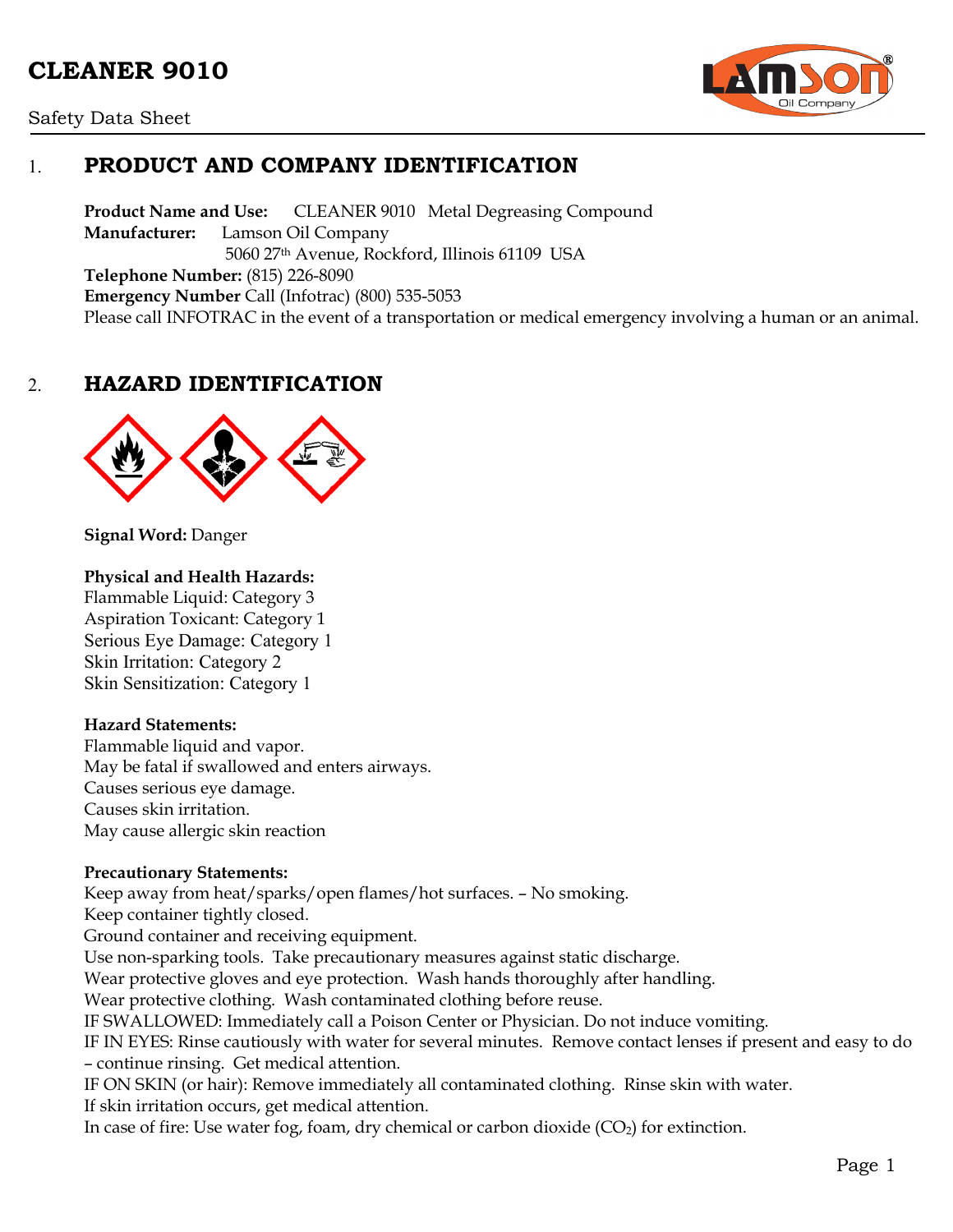### Safety Data Sheet



Store in a well ventilated place. Keep cool. Collect spillage. Dispose of contents and container in accordance with local regulations.

### **3. COMPONENTS**

| <b>Substantial Ingredient</b> | CAS#       | Weight $\%$ | <b>GHS Classification</b>         |
|-------------------------------|------------|-------------|-----------------------------------|
| d-Limonene                    | 5989-27-5  | $>80\%$     | Asp Tox 1, Flam Liq 3, Skin Ir 2, |
|                               |            |             | Eye Ir 2, Skin Sen 1, Ac Aq Tox 1 |
| Ethoxylated Alcohols          | 66455-14-9 | $> 5\%$     | Skin Ir 2, Eye Dam 1, Ac Tox 4    |

# 4. **FIRST AID MEASURES**

**IF IN EYES:** Rinse cautiously with water for several minutes. Remove contact lenses if present and easy to do – continue rinsing, get medical attention.

**IF ON SKIN** (or hair): Remove immediately all contaminated clothing. Rinse skin with water. If skin irritation occurs, get medical attention.

**IF SWALLOWED**: Immediately call a Poison Center or Physician. Do not induce vomiting. **IF INHALED:** Remove to fresh air; apply artificial respiration if necessary. Get medical attention.

# 5. **FIRE-FIGHTING MEASURES**

#### **General Hazard**

Flammable materials can form combustible mixtures at temperatures at or above the flash point. Empty containers can contain residues that can cause fires or explosions when exposed to heat, flames, or sparks.

#### **Fire-Fighting**

Keep fire exposed containers cool with water spray. Separate unburning product from fire. Use carbon dioxide, foam, or dry chemical extinguishing media to put out fires.

#### **Unusual Decomposition Products Under Fire Conditions**

None

# 6. **ACCIDENTAL RELEASE MEASURES**

### **Personal Precautions**

Remove greatly contaminated clothing, including shoes and wash thoroughly after contact. Launder contaminated clothing before reuse.

### **Environmental Precautions**

Stop leak if without risk. Dike large spills to prevent ingress into sewers and waterways. Eliminate all sources of ignition. Ensure adequate ventilation. Clean spills with absorbent and store in marked containers for disposal. Dispose in accordance with all applicable regulations.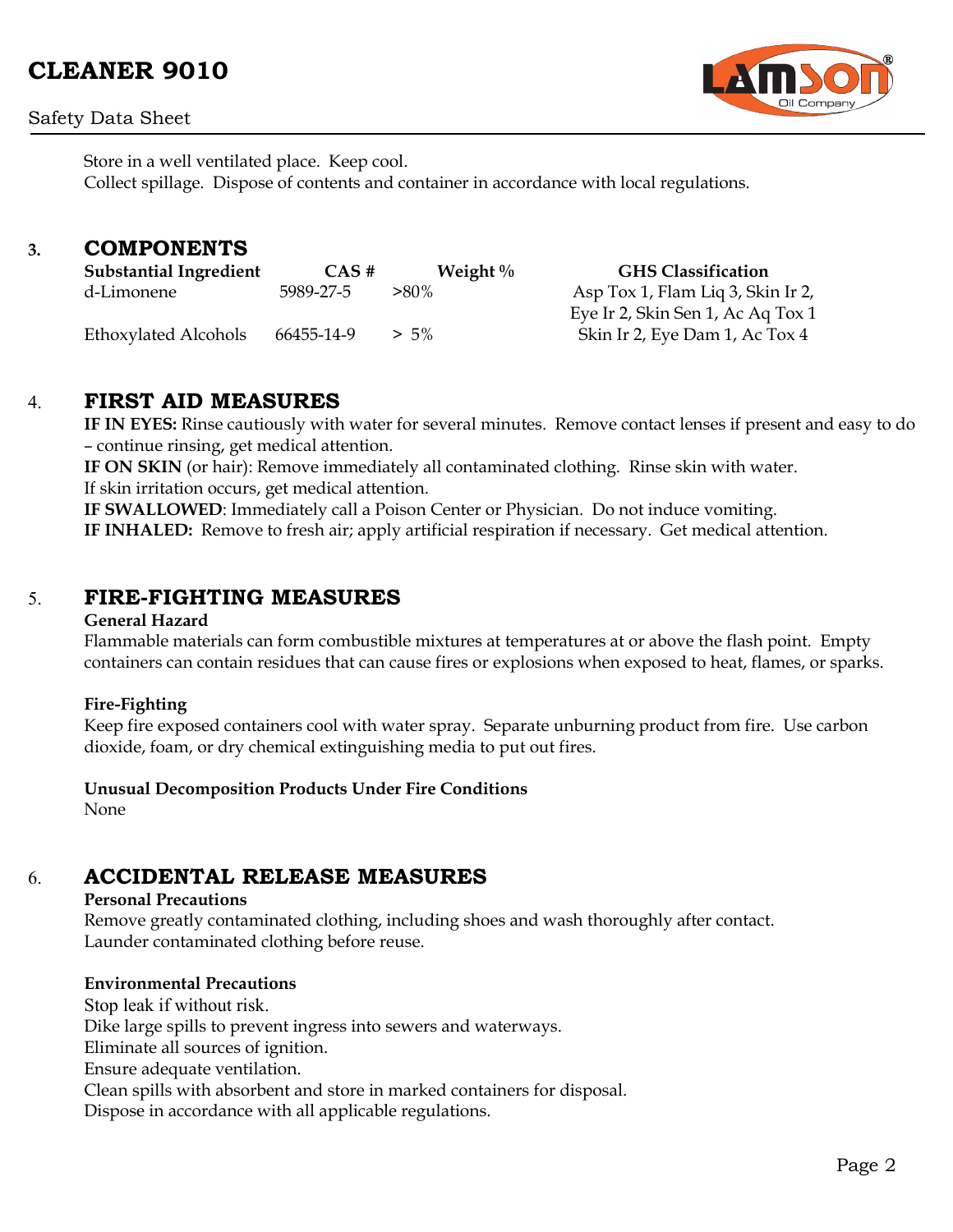# **CLEANER 9010**



Safety Data Sheet

# 7. **HANDLING AND STORAGE**

#### **Safe Handling and Storage**

Do not handle, store, or dispense near open flames or ignition sources. Keep containers inside and out of direct sunlight. Avoid extreme temperatures. Do not reuse containers.

#### **Incompatible Products**

Avoid strong oxidizing and reducing agents.

### 8. **EXPOSURE CONTROL AND PERSONAL PROTECTION**

#### **Ventilation**

Local exhaust is usually sufficient. General exhaust is preferred.

#### **Personal Protection**

Use approved respirator when airborne exposure limits are exceeded. Use solvent resistant gloves to avoid prolonged contact. Wear goggles or safety glasses with splashguards.

#### **Work Place Exposure Guide Lines**

d-Limonene has a recommended TWA of 30 ppm

# 9. **PHYSICAL AND CHEMICAL PROPERTIES**

| <b>Boiling Point:</b>                          | 349 °F                        |
|------------------------------------------------|-------------------------------|
| Specific Gravity (water =1):                   | 0.86                          |
| Vapor pressure (mm Hg):                        | 1                             |
| <b>Melting Point:</b>                          | Not Applicable                |
| Vapor Density (Air =1):                        | > 5                           |
| <b>Evaporation Rate (butyl Acetate=1):</b>     | 0.1                           |
| Solubility in water:                           | Rinsable                      |
| Reactivity in water:                           | NIL                           |
| <b>Appearance and Odor:</b>                    | Clear liquid with citrus odor |
| Flash point:                                   | 120 °F typical                |
| Flammable Limits (volume percent in air):      | LEL: 0.7 UEL: 6.0             |
| <b>Autoignition Temperature:</b> approximately | $458$ °F                      |

# 10. **STABILITY AND REACTIVITY**

**Stability:** [ ] Unstable [X] Stable **Conditions to avoid:** None **Incompatibility (Materials to avoid):** Strong oxidizing and reducing agents. **Hazardous Decomposition Products:** Combustion may produce oxides of carbon. **Hazardous Polymerization:** [ ] May Occur [ X ] Will Not Occur **Conditions to Avoid:** Not Applicable